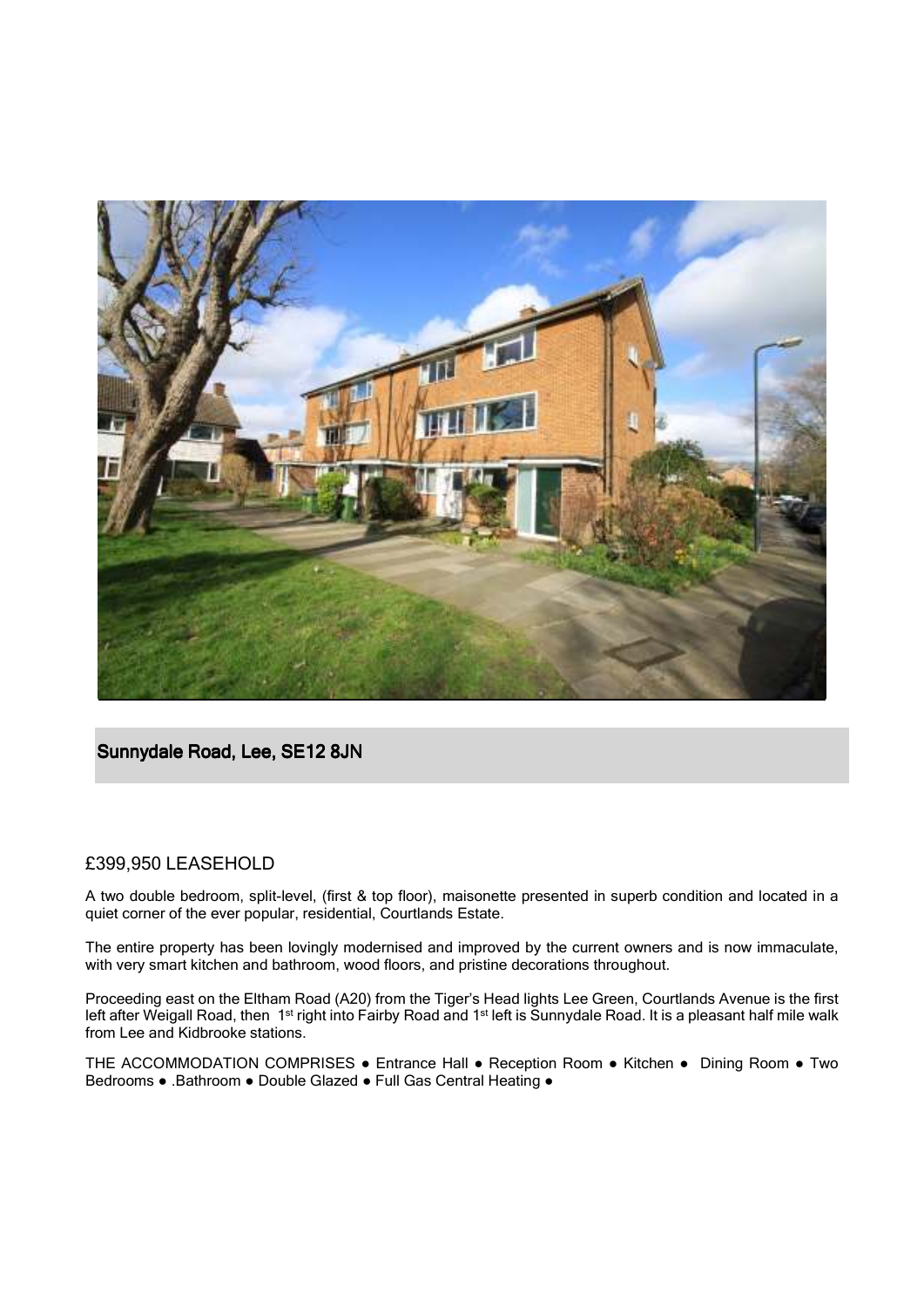## Sunnydale Road, Lee SE12 8JN The accommodation comprises

| <b>GROUND FLOOR</b>                  | Private front door to                                                                                                                                                                                                                                                                                                                                             |
|--------------------------------------|-------------------------------------------------------------------------------------------------------------------------------------------------------------------------------------------------------------------------------------------------------------------------------------------------------------------------------------------------------------------|
| <b>Entrance Hall</b>                 | Ceramic tiled floor, cupboard housing gas and electric meters, stairs to                                                                                                                                                                                                                                                                                          |
| <b>FIRST FLOOR</b>                   |                                                                                                                                                                                                                                                                                                                                                                   |
| Landing                              | Built-in<br>storage<br>cupboard,<br>window<br>the<br>side<br>glazed<br>to<br>and<br>door<br>to                                                                                                                                                                                                                                                                    |
| <b>Reception Room</b>                | Flooded with natural light by the large, south-facing picture window overlooking communal<br>green space at the front. Beautifully restored original mahogany flooring, column radiator,<br>stairs to the top floor and arch to                                                                                                                                   |
| <b>Dining Room</b>                   | Window to the rear, tall column radiator and hexagonal black floor tiles which continue<br>seamless through arch to                                                                                                                                                                                                                                               |
| <b>Kitchen</b>                       | Beautifully fitted with blue and white units under pale quartz worksurfaces with under-<br>slung 'Franke' 11/2 bowl sink, Brushed steel mixer tap over, hexagonal white tile splash-<br>back, inset 'Samsung' gas hob, matching oven built-under, stainless steel chimney over,<br>fully integrated fridge & freezer, 'Miele washer/dryer and window to the rear. |
| <b>SECOND FLOOR</b>                  |                                                                                                                                                                                                                                                                                                                                                                   |
| Landing                              | Window to side, pine floorboards, door to inner lobby with door to both bedrooms and the<br>bathroom.                                                                                                                                                                                                                                                             |
| Bedroom 1                            | Another super bright room with large south-facing windows, two very deep built-in<br>cupboards                                                                                                                                                                                                                                                                    |
| Bedroom <sub>2</sub>                 | Also a good double bedroom, currently used a home office, windows to the rear and full<br>wall of built-in cupboards, one housing the gas combination boiler.                                                                                                                                                                                                     |
| <b>Bathroom</b>                      | Superbly fitted with a white suite comprising; wall hung WC pan, rectangular basin on<br>quartz top with drawers under and bath with enormous fixed and hand-held thermostatic<br>showers, tiled walls and glass screen surrounding, ladder towel rail, tiled floor, mahogany<br>bath panel and window to the rear.                                               |
| <b>LEASE:</b><br><b>GROUND RENT:</b> | 999 years from 25/03/2012<br>a peppercorn                                                                                                                                                                                                                                                                                                                         |

Being a maisonette lease there is no maintenance charge as such, each does their own including building's insurance.

|          | £399,950                                    |
|----------|---------------------------------------------|
| VIEWING: | Strictly by appointment through             |
|          | <b>COMBER &amp; COMPANY - 020 8318 9666</b> |
|          |                                             |

We have prepared these particulars in good faith to give a broad description of the property. Please note that we have not tested any of the services or appliances but have relied upon our own brief inspection and information supplied to us by the vendor. The buyer is therefore advised to obtain verification from their solicitor or surveyor.

2